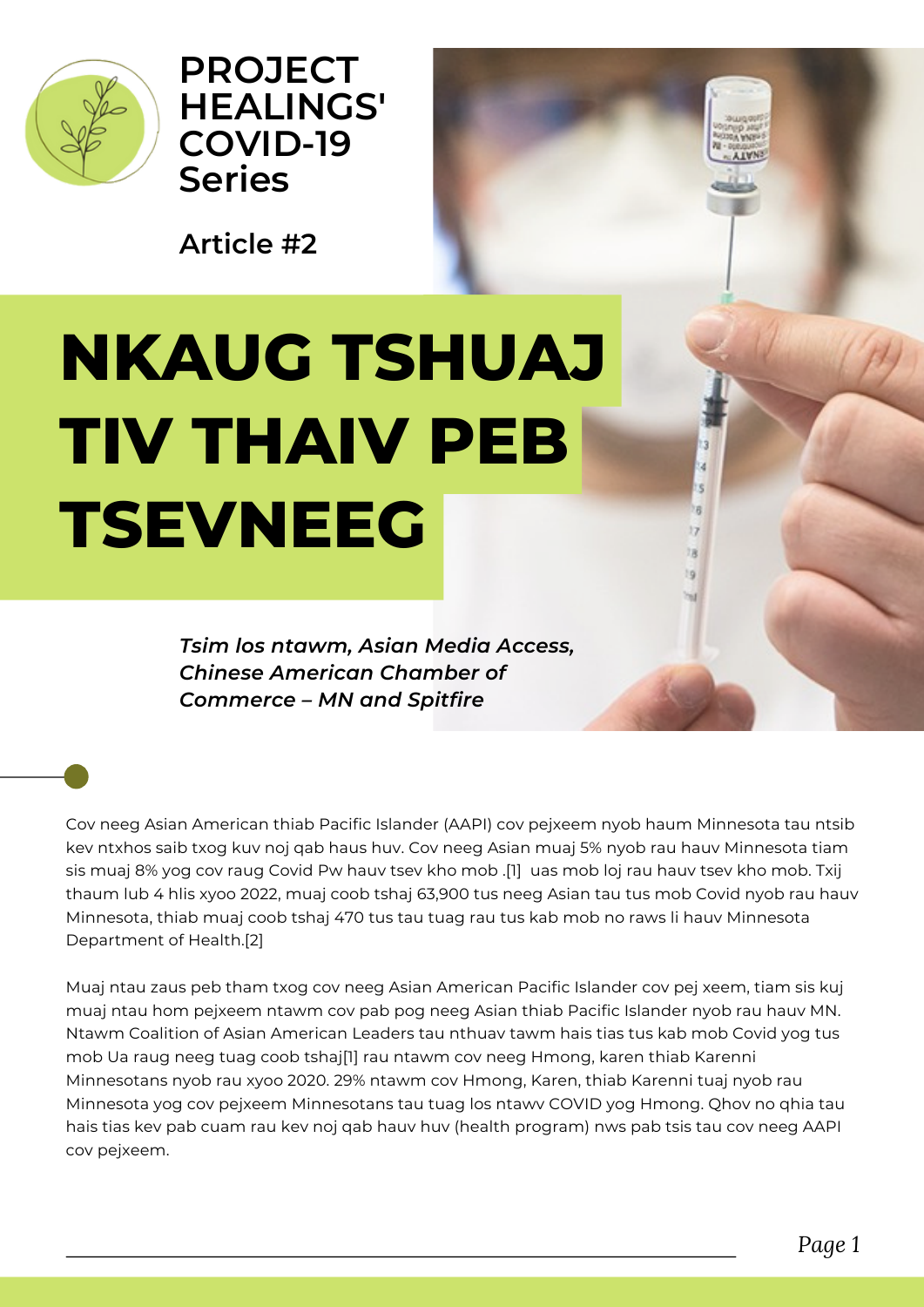

*Photo Courtesy: Asian Mall*

Cov neeg Asian cov tshuaj sib txhaws ntxawm kev siv nyob teb chaw no los kho tej yog kab mob thiab tsos mob. Asian kev siv tshuaj txhawb tag nrog lub cev thiab npaj lub cev kom nyob nyab xeeb rau tej chaw lawv nyob. Qhov no txhais tau hais tias yuav tau noj, pw kom zoo, ua exercise mus raw lub cov caij nyoog.

Siv tshuaj ntsuab yog ib yam muaj nuj nqis rau cov neeg Asian txog kev siv tshuaj. Pivtxwv, tshuaj ntsuab yog yam ua ntej tshaj ntawm kev xaiv los kho mob. Siv tshuaj ntsuab yog ib yam cov neeg AAPI xaiv los pab lub cev kom muaj zog es tsis xum nkaug tshuaj.

Tshuaj ntsuab yog ib yam muaj pab tau kev noj qab nyob zoo rau lub sij hawm kom mus ntev yav tom ntej, tiam sis COVID yog ib yam phom sij sai. Yuav tau ceev faj thiaj noj qab nyob zoo, thiab kev nkaug tshuaj yuav pab tau.

## Cov Neeg Asian kev ntseeg txog kev noj qab haws huv

Cov neeg Asian muaj kev ntseeg txog kab lim kev cai thiab muaj kev ntseeg yuav los tiv thaiv kab mob xws li tus COVID. Piv txwv li, nyob rau ntawm cov neeg Asian txoj kev ntseeg, lawv muab pejxeem thiab tsev neeg saib tseem ceeb tshaj. Qhov no thiaj ua rau qhov kev ntseeg txog qhov kev nyob sib nrug thiab looj lub npog qhov ncauj qhov ntswg. Qhov no pab tau kom tus kab mob COVID tsis txob sib kis ntau. Kev ntseeg txog kev noj qab haus huv thiab siv tshuaj yog ib yam twb tau siv ntev ntev ntawm keeb kom los lawm. Pivtxwv, cov neeg tau siv, yeej paub tias nkaug koob cua thiab siv ntshuaj twb tau siv ntev xws li 4, 000 xyoo los lawm.

Ange Hwang, yog ib tug pejxeem Minnesota thiab tus [Executive](http://www.amamedia.org/) Director ntawm Asian Media Access[3], nthuav tawm "Tsaib no yog thauj zaug kuv nkaug koob tshuaj tiv thiv flu thiab koob tshuaj COVID-19. Kuv yeej ntseeg tias yuav tsis muaj kev phom sij tseem tias kuv raug cov mob flu, so ob peb hnub xwb ces twb rov zoo lawm. Tiam sis kev sib kis ntawm tus kab mob Covid-19 ceev heev thiab mob heev ua rau kuv thiaj tau nkaug koob tshuaj tiv thaiv sai li sai kom los tiv thaiv kuv tus kheej thiab kuv tsev neeg.

Dhau los ntawm kev ib txwm ua lo lawm, kev nkaug tshuaj pab koj lub cev kom muaj kev tiv thaiv xws li thaum raug tus kab mob COVID. Kev nkaug tshuaj cob koj lub cev kom los thaiv tus kab mob COVID thiab npaj kev tiv thaiv. Mus nkaug tshuaj kuj muaj kev txhawj xeeb tsam ho tsis haum yus lub cev. Tiam sis kev nkaug tshuaj tiv thaiv yuav pab kom sawv daws nyob zoo.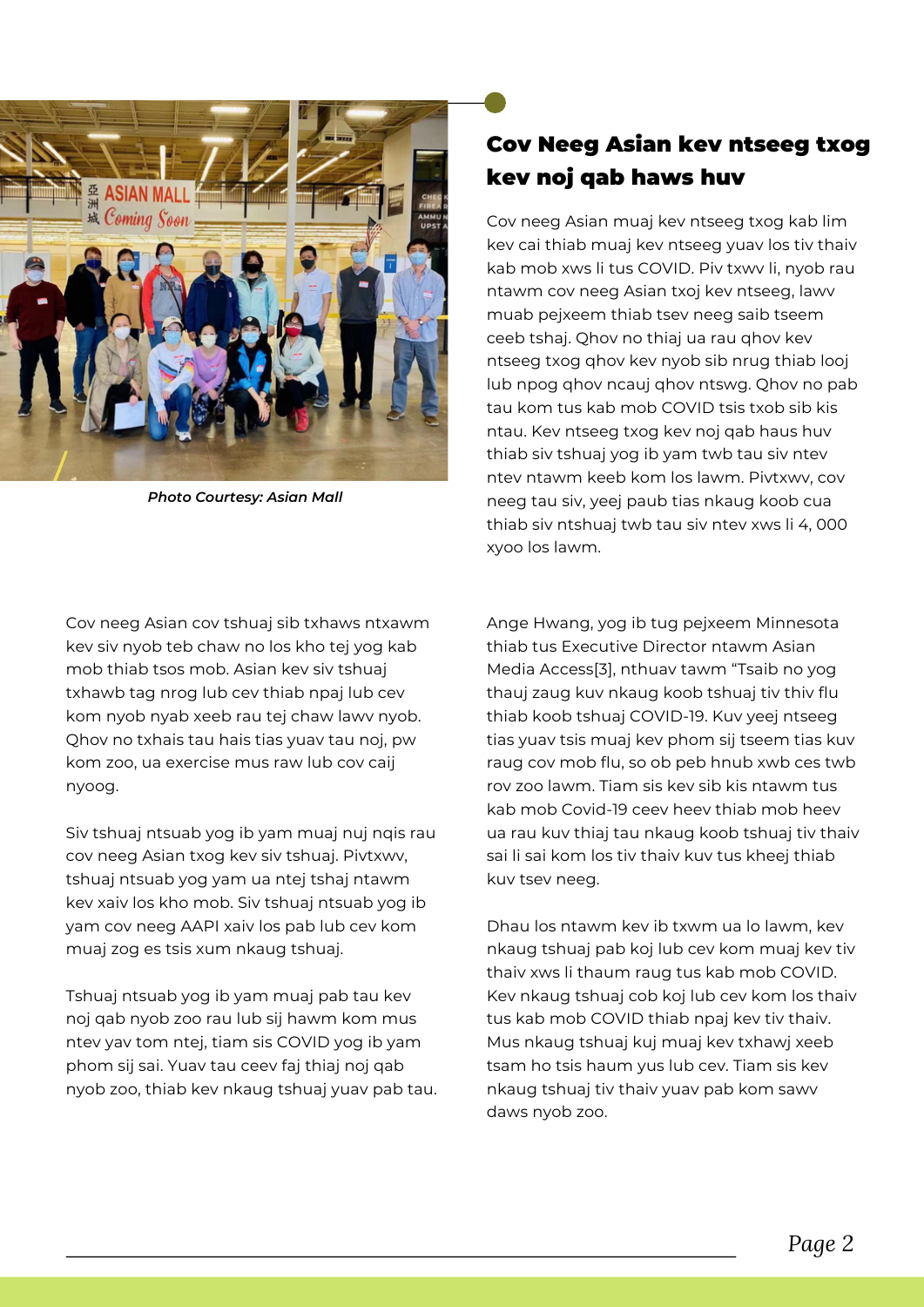

#### Saib xyuas menyuam yaus

COVID yog ib yam phom sij heev rau cov menyuam yaus thiab muaj feem yuav ua kev muaj mob ntev. Txij thaum lub 8 hli, tim 2021, ½ ntawm cov mob COVD yog cov menyuam yaus. Cov menyuam yaus tau mus hauv tsev kho mob coob zujzus vim tus kab mob no. Kev nkaug tshuaj yuav pab cov menyuam yaus. Koob tshuaj Pfizeryuav tsis muaj kev phom sij thiab muab siv tau rau cov menyuam muaj 5 xyoos mus rau sauv. Muaj ob haum, rau cov menyuam 5-11 xyoo thiab cov 12-17 xyoo.

Muaj cov niamtxiv Asian txhawj xeeb heev txog kev xav tshuaj hais tias puas muaj kev phom sij rau cov menyuam yaus thiab yog vim li cas kev nkaug tshuaj ho mus raw hnub nyoog, tsis mus rau kev siab los nyhav, Siab los nyhav yog ib qho tseem ceeb rau lub sij hawm seb yuav muab tshuaj ntau los tsawg (xws li Tylonol), tshuaj ua hauj lwm txaws, nws mus tov nrog cov ntshav. Tiam sis kev xav tshuaj tsis zoo li ntawv vim tias nkaug tshuaj tsis muaj yeeb tshuaj tov.

Kev nkaug ntshuaj pab kom lub cev muaj zov tuaj. Yog li no qhov tseem ceeb seb tus menyuam lub ces yuav txaistos sai npaum li cas. Qhov no, nyob ntawv kev lojhlob los ntawm tus menyuam lub cev. Kev lojhlob nyob ntawm hnub nyoog, tsis yog loj los me. Vim li no koob tshuaj no thiaj siv raws hnub nyoog. Kev lojhlob puberty pib thaum 12 xyoos. Lub sij no yog lub sij hawm cov menyuam lub cev muaj kev hloos txawv ntau yam. Yog vim li no, thaum muaj 12 xyoos, thiaj yog lub sij hawm siv los cais ntawv kev nkaug ob koob tshuaj.

#### DID YOU KNOW?

COVID yog ib yam phom sij heev rau cov menyuam yaus thiab muaj feem yuav ua kev muaj mob ntev. Txij thaum lub 8 hli, tim 2021, ½ ntawm cov mob COVD yog cov menyuam yaus.

Muaj kev ntsuam rau 300 tus [menyuam](https://www.mayoclinic.org/diseases-conditions/coronavirus/in-depth/covid-19-vaccines-for-kids/art-20513332) yaus txog kev nkaug tshuaj rau tag nrho cov haiv neeg, 90 tus [menyuam](https://www.cdc.gov/vaccines/acip/meetings/downloads/slides-2021-11-2-3/02-COVID-Gurtman-508.pdf) Asian.[4] Kev ntsaum xyuas taus pom zoo, vim tsis pom muaj tej yam teeb meem tsam ho muaj kev phom sij rau cov menyuam yaus. Yuav tau nkaug tshuaj kom tias hlo (2-3 Koob) yog ib qhov tseem ceeb kom lub ceb muaj zog. Cov menyuam muaj 5-11 xyoo kev nkaug tshuaj tseem qis heev. Nyob rau lub 4 hlis in 27, xyoo 2022, Minnesota [Department](https://mn.gov/covid19/vaccine/data/index.jsp) of Health tau nthuav tawm tias muaj 42 % feem pua, cov menyuam yaus tau nkaug koob tshuaj COVID, thiab tsuas muaj 38% feem pua, tau nkaug tag nrho cov tshuaj tiav lawm.[5]